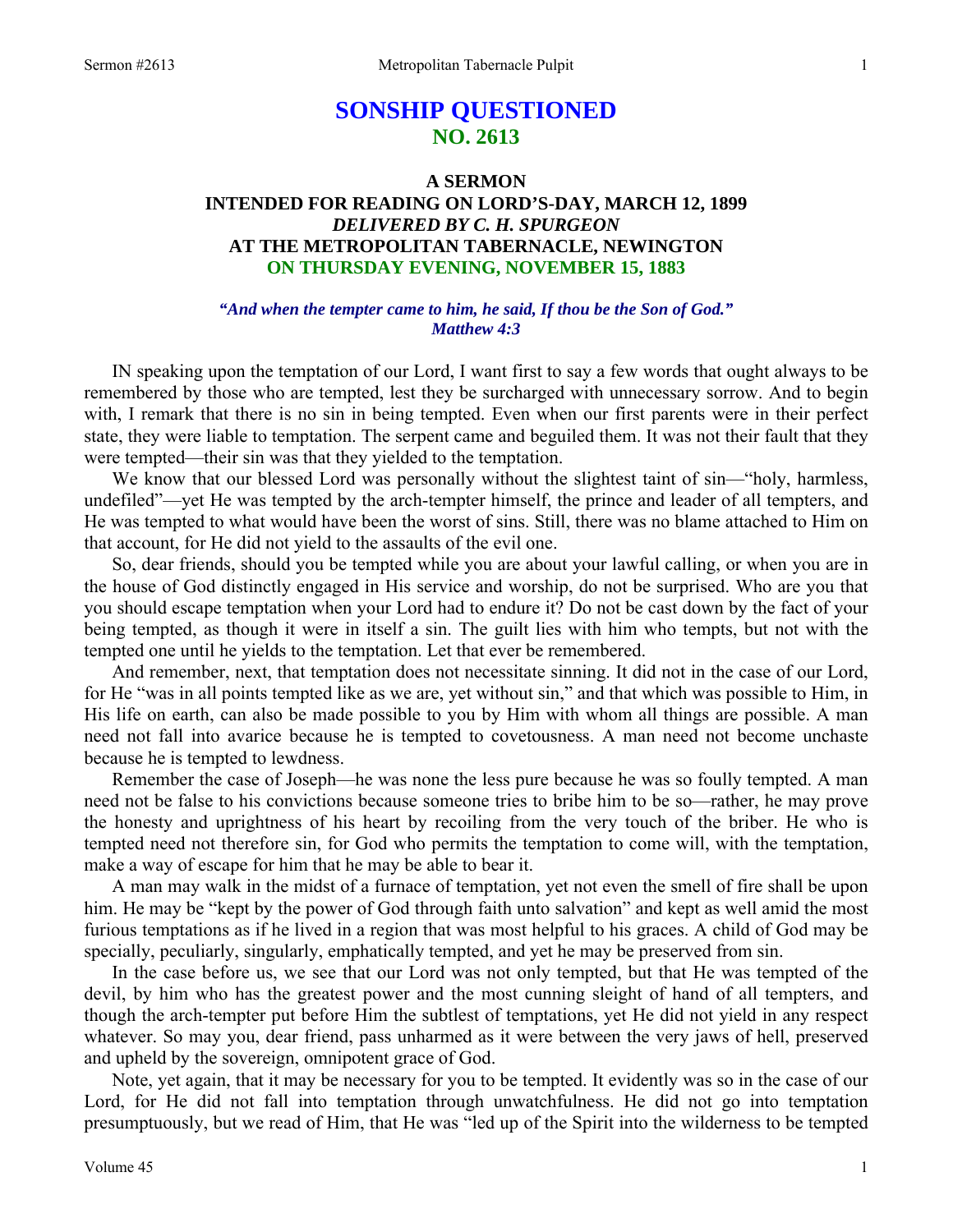of the devil," so that He was in His right place—He was in the path of duty even when He had to go through this, His great threefold trial in the desert.

 It was necessary that it should be so with Him that He might be made in all points like unto His brethren, that He might have full sympathy with us in all our temptations, and that He might make His life-work complete in every respect. Temptation may be necessary for us for the purpose of testing and trying us.

 We read, in the Book of Genesis, "It came to pass after these things, that God did tempt (or, try) Abraham." That is, God tested him, put his faith to a very severe test. There are no champions in God's army who are mere fair-weather soldiers. They must all endure hardships, and their valor must be tried and proved.

 God sends none of His ships to sea without having first tested them, and when their seaworthiness is proved, then they may go on their long voyages. You, tried believer, are to be tested, that the great Angel of the covenant may say to you, as He said to the father of the faithful, "Now I know that thou fearest God." God does know this already through His omniscience, but He would know it practically by testing us and it is therefore needful that we should be tempted in order that we may be tested.

 Temptation may also be necessary to us for our spiritual growth. Muscles are not developed except by exercise, and if we were to be, spiritually, put under a glass case and never suffered to endure temptation, we should become dwarfed and stunted, and some of our virtues would never be developed at all.

 Where would our patience be if there were no suffering to test it? Where would be the grace of forgiveness if we never had to suffer injury from our fellows? It is for our growth in grace that the stormy winds of temptation are let loose upon us, that, like a stalwart oak, we may take firm root-hold. By this stern experience, Christian men grow "strong in the Lord and in the power of his might." They sit loose to the world and they take a firmer grip on the invisible things of God, as they are tried and tempted by Satan.

 It may also be necessary for us to be tempted to increase our usefulness. He that was never tempted cannot help those who are tempted. He lacks sympathy because he has never passed through the fiery trial to which they are exposed. Dear young man, it may be that you wonder why you have such a stormy inward life. Peradventure, God is going to make you greatly useful as a dispenser of comfort to others.

 Men might be Boanerges, that is, sons of thunder, without trouble, but you could not be a Barnabas, a son of consolation, unless you had first known what it was to be comforted in time of trial. God might use you to scatter His seed with a hand that was never wounded, but He could not use you to bind up the broken in heart unless that hand had been rendered tender and sensitive by trial.

 Your present experience, though painful, is a needful preparation for something which will give you tenfold joy—so you may endure the present trial even with cheerfulness because of the blessed result that will come from it.

 Beside that, brethren, we must be tempted or else we cannot be victorious. The rule of the kingdom is—no battles, no crowns; no conflicts, no conquests. We must stand foot to foot in deadly combat with the arch-enemy of souls or else we can never have a memorial pillar set up by the wayside, like that one of which Mr. Bunyan speaks, where Christian met Apollyon and it was recorded of him,—

> *"The man so bravely played the man, He made the fiend to fly; Of which a monument I stand, The same to testify."*

The great reason why God's children are tempted is for God's glory, for, when they stand fast and defeat the foe, then the strong man is overcome by a stronger, and then He that is the strongest of all—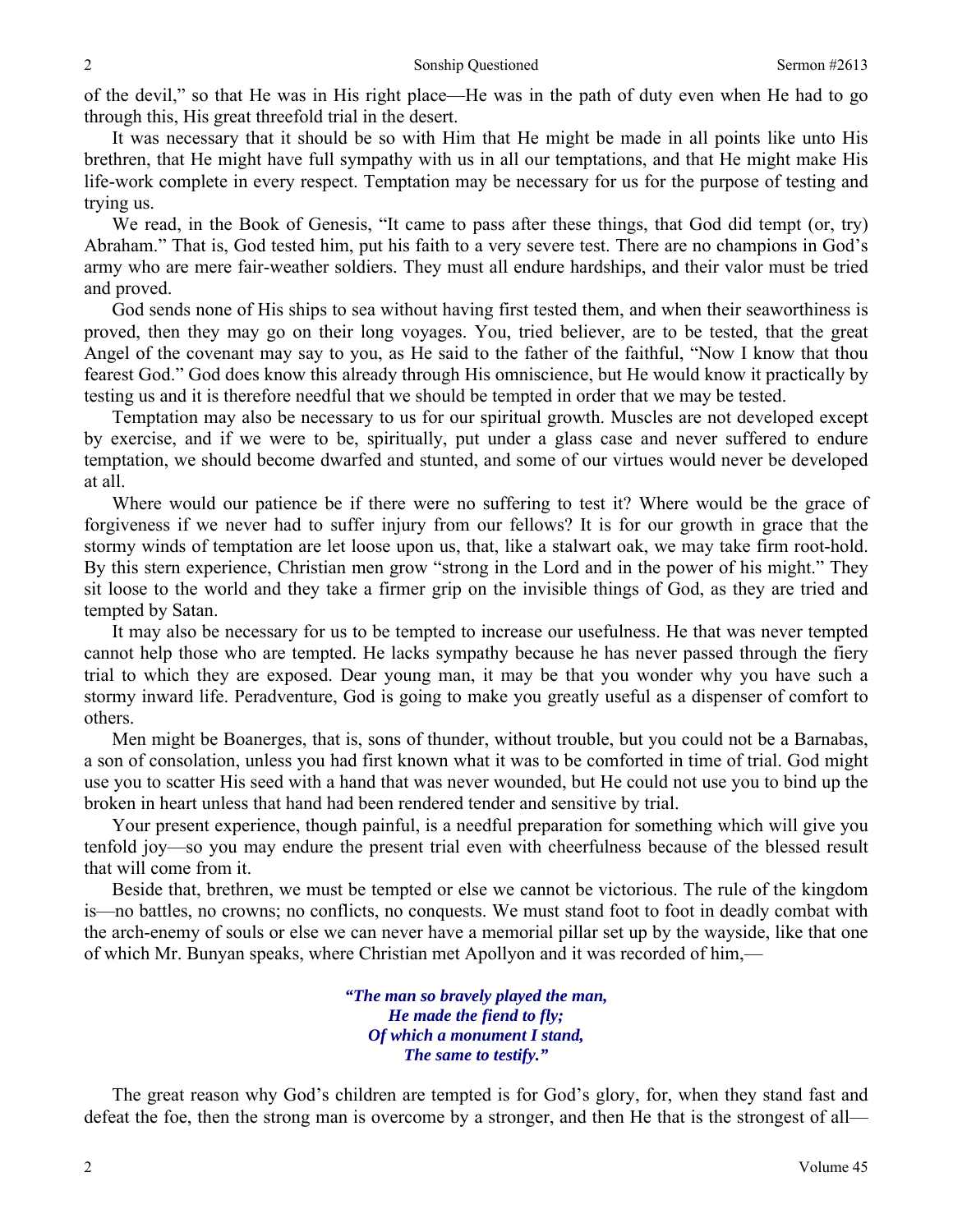There is a needs-be, then, that you should at times be "in heaviness through manifold temptations," and though you may pray not to be led into temptation and are bound to do so, yet sometimes it may be of necessity that, like your Lord, you should be brought into the wilderness to be tempted of the devil.

 Note, once more, that solitude will not prevent temptation. "Oh!" said a young man, "I think that I must give up my situation, for it involves me in so many temptations." "Ah!" said a Christian woman, "I wish that I could get right away into some sisterhood where I should have no temptations." Yes, and if you did as some foolish women have done, you would have your temptations greatly increased.

 I am afraid that sometimes solitude is a help to temptation and that Christian people, who are much tormented by Satan, would do well to mix more often with other believers and tell out their sorrows. A good burst of tears and a narration of your grief to a sympathetic friend may be the best possible way for you to find relief from your sorrows. Do not be so shut up within yourself as to refuse to tell the heartfret that is wearing into your very soul—seek help from some Christian brother or sister, for we are bidden to bear one another's burdens, and I trust we are not slow to do so.

 Having thus introduced the general subject of temptation at rather unusual length, I want now to speak, with some brevity, but to practical purpose, concerning the temptation of our Lord.

 The text I have taken shows that Satan is apt at writing prefaces. He is cunning and crafty, if not really wise. He does not come to the Savior and say at once, "Command that these stones be made bread," but he begins thus, "If thou be the Son of God." This is his old plan of insinuating doubts, by which Eve was vanquished in the Garden of Eden, and this is the sharp end of the wedge with which he thought to separate the Son of God from His Father.

 And notice, too, that Satan knows how to fire a double-shotted gun, for, while he began by insinuating doubt—"If thou be the Son of God"—he linked it with rebellion—"Command that these stones be made bread." Thus there were two temptations at the same moment. And sometimes, our mind is greatly perplexed and our heart is wounded by two attacks at one time, or one following very closely upon the heels of the other, and it is a part of Satan's tactics to be quick with his temptations so that we scarcely recover from one blow before he deals another, and then another, that, if possible, he may drive us out of our wits and overcome us by his cunning.

**I.** Let us look closely into this double temptation with which he attacked the Savior. "If thou be the Son of God, command that these stones be made bread." And notice, first, that THE TEMPTER BEGINS BY ASSAILING THE SAVIOR WITH AN "IF."

 Note that *he does not begin with a point-blank denial*, saying, "Thou art not the Son of God," but he suggests a doubt upon the point, "If thou be the Son of God." At the present time, there is a spirit of infidelity creeping over the Christian church, and it puzzles and perplexes me to lay hold of it, because of its very vagueness.

 Ministers and others of the modern-thought school do not positively assert that the Scriptures are not inspired, but they have a theory of inspiration which practically comes to that conclusion. They do not actually say that Jesus Christ is not the Son of God, but they try to explain away His Divinity in such a fashion that they might just as well deny it at once.

 As for the Fall—oh, of course, there was a fall, but it was a matter of very small importance and the idea that the serpent tempted Eve is held up to positive ridicule as a myth, an ancient fable. The depravity of the human heart is admitted in words, but it is really denied when you come to see what those words actually mean.

 There is a new theology lately sprung up, which has taken every pea out of the pod and every kernel out of the shell, and its advocates present us with the empty shucks and shells, and say, "Do not quarrel with us. We are all brethren and there is very little difference between what we hold and what you teach, only we are not so dogmatic and positive as you are." Yet, all the while, they are throwing doubts upon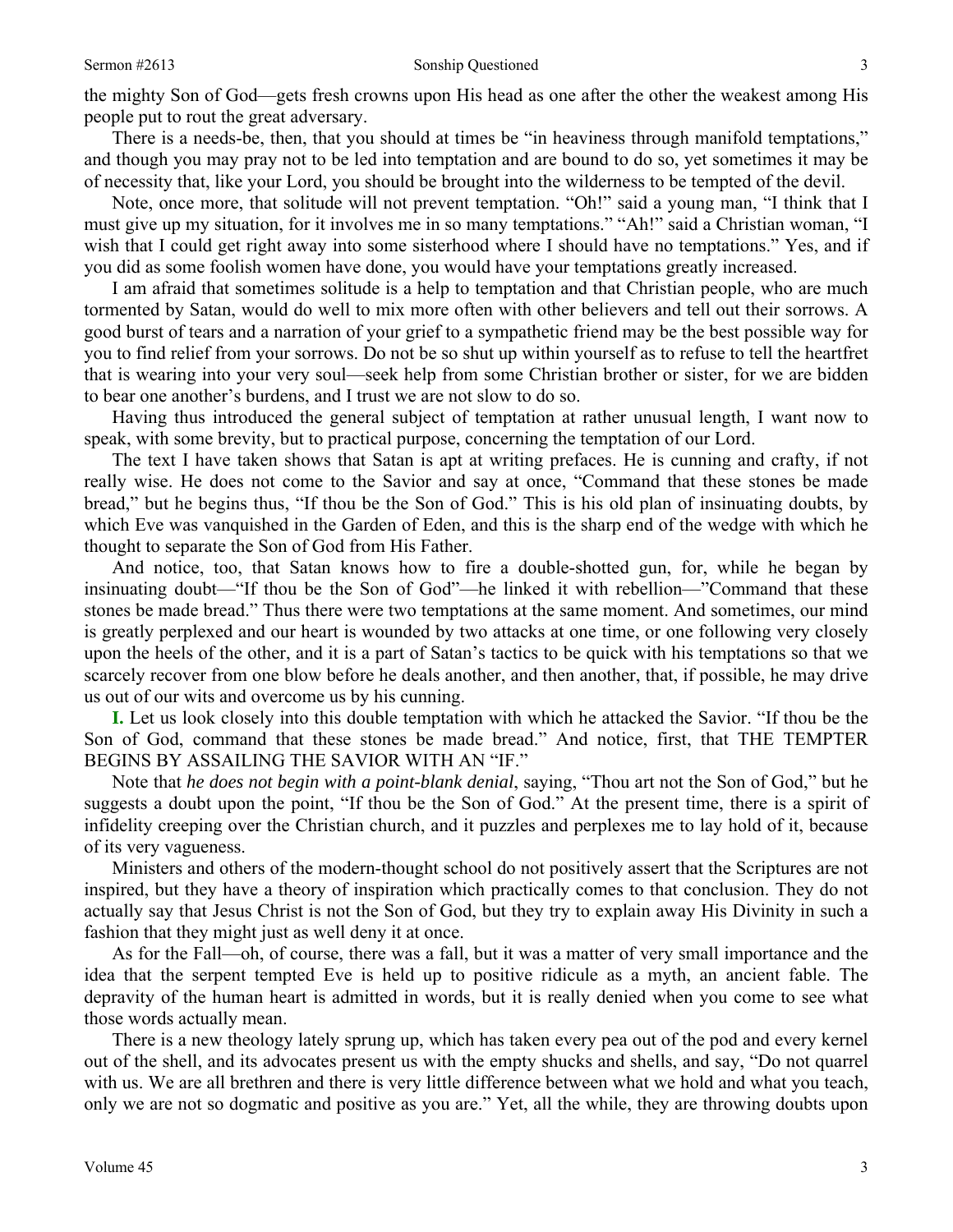that which is our very life and we cannot help feeling that they have learned the devil's way of dealing with the truth—"If, if, if."

 That is just how Satan comes to each believer. He will not positively say, "You are not a child of God," but he tries to inject a doubt into our minds, "If you are a son of God." He will not declare that Christ's people will certainly perish, but he asks, "Suppose they should?" Often, when I have heard a great many suppositions, I have felt more indignation at them than I have ever felt at a point-blank denial.

 Somebody once said to Mr. Gough, "Now, Mr. Gough, suppose you were in a beer parlor." Mr. Gough said, "I will not allow you to suppose anything of the kind. With my convictions about the drink traffic, I will not have you suppose such a thing." And I do not know what better answer he could have given.

 Yet people come to us with their supposings and insinuations, and we feel as indignant as Mr. Gough did. It is the devil's plan to assail with an "if" and we have met with many who have adopted his tactics. One says, "I am not an infidel. I am not a freethinker. Practically I am just the same as you are, I hold the same views, I subscribe to the same creed, I am in the same Union and Association." Yet, as we go on talking with him, he undermines the whole thing with some dreadful, dreary "if" concerning the faith which we hold dear.

 Notice, next, that *the devil grafts his "if" upon a holy thing*. He says, "If thou be the Son of God." This is the very title that had been applied to Christ by His Father at His baptism, "This is my beloved Son." Yet Satan attacks it by trying to graft an "if" on it. Thus does the devil still seek to do with every precious truth and we must be ever on the watch against him as those who are not ignorant of his devices.

 What a blessed stock is that glorious doctrine of the adoption of believers into God's family, but with an "if" grafted upon it, what sour grapes it bears! It is with great joy we sing,—

> *"Behold what wondrous grace The Father hath bestow'd On sinners of a mortal race, To call them sons of God!"*

But put an "if" on it and then, ah, me! All the joy and all the wonder vanish at once.

 Moreover, on this occasion, Satan put an "if" upon a plain utterance of God. The Father had said, "This is my beloved Son," yet this impudent fiend dares, in the face of God's Only-begotten, to quote that title with an "if" added to it. I am never afraid of what any text of Scripture may teach, but I am often afraid of the gloss that has been put on a text. And this Satanic glossing is the most mischievous of all mischiefs.

 It matters not how plainly any truth may be revealed in the Scriptures, nor how clear is the language in which it is stated, so that we can see that it is certainly taught to us by God. Yet the devil will come and put an "if" on it. I suppose that some of us who have been Christians for many years have had to fight over every doctrine in the Word of God. There is scarcely one truth I believe for which I have not had to contend in my own soul.

 David said that he rejoiced over God's Word "as one that finds great spoil." Now, spoil is found after a battle and God's truth is to most of His people a thing for which they have had to fight with the powers of darkness and they have had to take the doctrine from the enemy by main force through the aid of the Holy Spirit.

 "Shall the prey be taken from the mighty?" No, that which has been gained in battle by such soulconflict as we have had, shall be held fast till we die. Yet, while we say this, we know that Satan has the impertinence to come and write over many of the great truths of Scripture his ugly, insinuating "if."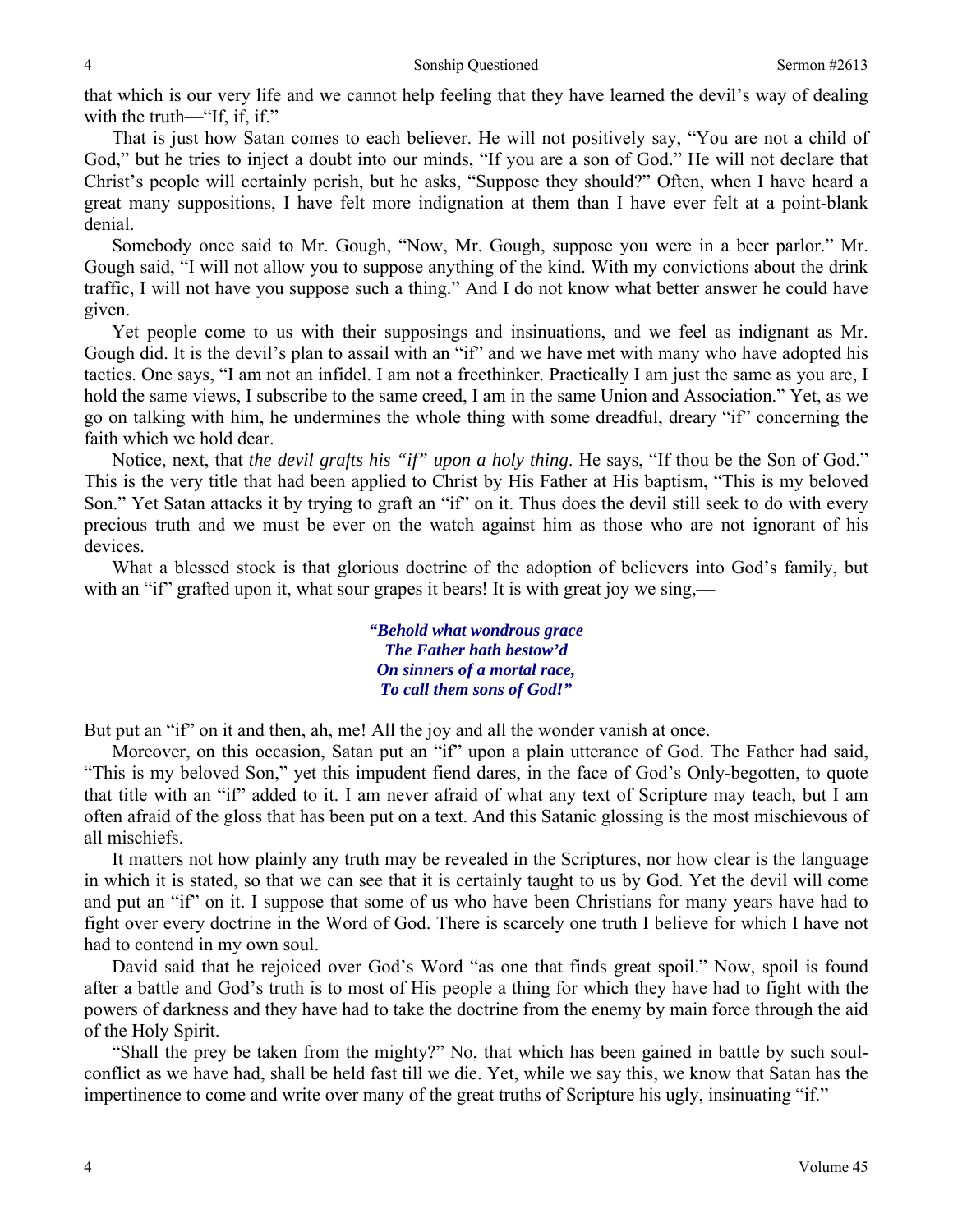#### Sermon #2613 Sonship Questioned 5

 Ay, and not only does he put an "if" on Scripture, but *he puts an "if" also on past manifestations*. You enjoyed, some time ago, a blessed visit from God. You thought that you never could forget it—you said that you would never doubt again. The sacred Dove rested upon you and you were full of holy calm. The voice and witness of the Spirit were within you and you knew that you were a child of God and that you lived in JEHOVAH's love.

But the devil will come and say to you, "All that was fancy and excitement. There was nothing in it." Or if he is not so positive, he questions it with an "if." With his great black pen, he scrawls "if" right across all our sweet experiences—all the tops of Tabor—all the communion tables where we have met our Lord, all the places of secret retirement where our soul has been made like the chariots of Amminadib. And then, unless our Lord comes to our help, we lose the comfort of these past manifestations.

 In this case, *the devil puts an "if" across nearly the whole of Christ's life*. Our Lord had already had thirty years of retirement and preparation for His public ministry. I do not know whether Satan had tempted Him while He was in His obscurity, living with His father and mother in quiet, and one would think that after thirty years of holy retirement, there must be a certainty of His being the Son of God.

Yet Satan has a brazen forehead and he says "if" even to Him, after all that. Some of us have been more than thirty years in God's ways. Some, perhaps, for fifty years have enjoyed the Lord's presence and blessing, yet Satan will come and say, "If—if thou be a son of God." Ay, and he has whispered that insinuation in the ears of dying saints whose faces have begun to glow with the glory to be revealed. He has persecuted them with his cruel "ifs," even to the last moment.

 Do not be astonished at it, beloved, for our Lord Jesus Christ had no sin in Him—He had never done anything that should have made His sonship questionable, and yet, with a perfectly pure and holy and consecrated life before Him, this arch-enemy dares to sneer at it and to spit upon it one of his abominable "ifs." "If thou be the Son of God."

 There was our divine Master, fully assured that He was the Son of God. His unerring consciousness told Him that He was so. He knew it, He was sure of it, as sure of it as He was of His own existence, and yet the fiend dared to say to Him, "If thou be the Son of God." And you, beloved, may feel the pulsings of the heavenly life—your heart may beat high with immortality—yet the hiss of the old serpent may be heard in your spirit, "If you are a son of God." That is his usual mode of attack, so be on your guard against it.

**II.** But now, secondly, notice that THE TEMPTER AIMS THE "IF" AT A VERY VITAL PART, "If thou be the Son of God."

 In like manner, with his poisoned arrow of an "if," he will attack a child of God, sometimes, with *doubts as to whether Christ is God*. "If He be the Son of God." Oh, but that doctrine of the Godhead of our Savior is a thing which we must be prepared to defend even with our life if necessary—we can never give up that great truth.

 It has been assailed all through the history of the Christian church. The devil has seemed to say to his fiendish archers, "Fight neither with small nor great, save only with the King of Israel." If he can get men to deny the Godhead of Christ, he knows that the chief truth is assailed. If that were gone, there would be nothing left that would be worth having.

 When he has not assailed the Godhead of Christ, he has often attacked *our sonship*. "Oh," says he, "are *you* a child of God? *You*, with all your imperfections and infirmities—are *you* a child of God?" And he puts it to you, over and over again, as a matter of question, until at last you are driven almost out of your wits. This questioning of Satan is always with an evil intention. He knows that he is assailing us in a very vital place—he is attacking our faith and faith is vital to a Christian. If faith should fail us, then our life has failed us.

 He also, by this means, attacks *our childlike spirit*, for, if we are not children of God, why should we submit to His will? Why should we not kick and struggle against our daily trials? If we are childlike, we trust, we obey, we believe, we endure, we persevere, but he puts an "if" on all that and so he tries to disarm us.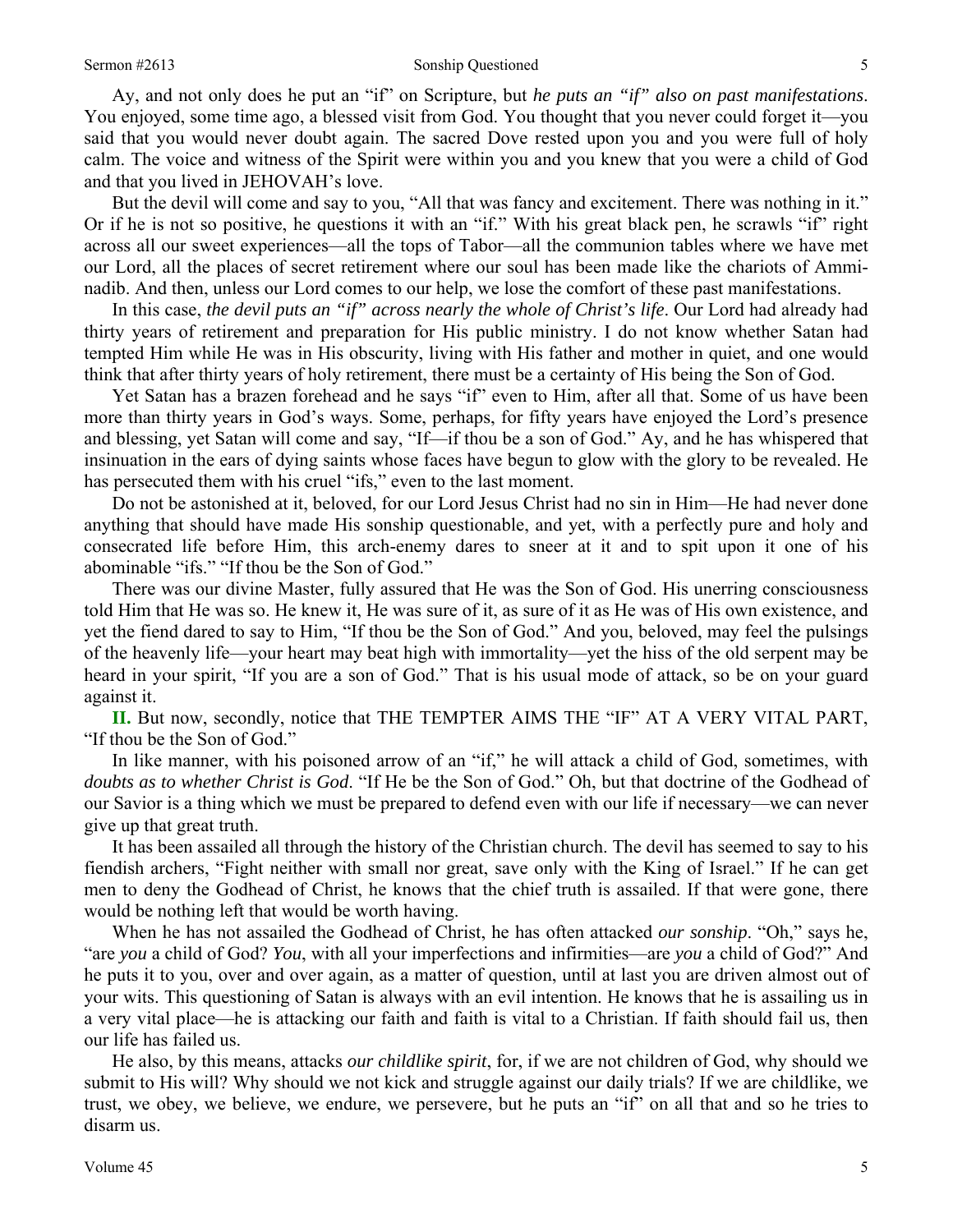Moreover, he is here *aiming at our Father's honor*, for he as much as says, "Is He your Father? If He be your Father, why does He allow you to be tried as you are? Why are you so poor? Why are you so ill? Why are you so depressed in spirit? He does not act towards you as if He were your Father." Thus the devil tries to take from us all our comfort and all our delight, for if God be not the Father of us who believe, then are we orphans indeed.

 We are strangers in this land and we have no other land to go to if God is not our Father and heaven is not our home. The world has rejected us and if God does not own us, we are of all men most miserable. So, Satan attacks us with that "if" in the tenderest place, where he can most wound us. If he could succeed in his assault, he would indeed leave us naked, and poor, and miserable.

 He would prevent our prayers, and destroy our patience, and hinder us in every respect. And he does this that he may then make room in our hearts for any other form of temptation that he likes. Once doubt your sonship and you will get commanding stones to be made bread or doing something like it. If you are not a child of God and God will not take care of you, then something whispers to you, "Take care of yourself. Rob your fellow men. Do a dishonest thing, do something or other by which you can escape from your present difficulty."

 This is what Satan is aiming at—therefore, my brothers and sisters, I earnestly entreat you to look well to this vulnerable part—your faith—your firm conviction of your sonship in relation to the Most High.

#### **III.** Thirdly, SATAN SUPPORTS HIS "IF" WITH OUR CIRCUMSTANCES.

 I will dwell only a minute or two upon this point. I think that the devil seemed to say to Christ, as he looked round the desert and saw that there was not a disciple or friend or anybody about—no guards to take care of this Prince of the blood—"*You*, the Son of God, alone, deserted, forsaken, in a wilderness? *You*, the Son of God?"

 And sometimes, he has come upon us *when we have been all alone*. We have looked and there was no man to help us. We had to war a warfare all by ourselves. Friends were all gone—some were dead, others had proved false—and then he said, "*You*, a child of God? Why, He would have given His angels charge concerning you if you had been one of His children, He would not have left you all alone like this."

 And then Satan, with a glance of his cruel eye all around us, has seemed to say, "*You are in the desert*. There is nothing but sand and stones—no food to eat, no water to drink, no shrubs or trees to shelter you. This is a pretty place for a child of God! Why, surely, if you had been one of His children, you would have been in a paradise. Was not that where God put Adam? How can you be a son of God and be in a desert?"

 Has he never said something like this to you, beloved? "You have had trials all around you. Losses, crosses, bereavements, afflictions, poverty—nothing but troubles and nobody to help you out of them." And you have echoed the devil's words, "Alone and in a desert." And then the question has come, "Can I be a child of God?"

 Our Lord was also *with the wild beasts* and I have no doubt that Satan pointed them out to Him, and said, "*You*, the Son of God, along with lions and bears and leopards and wolves?" So, sometimes, you have gone out into what has been a desert to you and all day long you have been among wild beasts. When you have been at work, you have not heard a word to comfort or cheer you, but you have been surrounded by blasphemers and filthy talkers. You have said, "Woe is me, that I sojourn in Mesech, that I dwell in the tents of Kedar." The misery of your surroundings has gone right home to your heart and then the devil has said, "*You*, a child of God, and put into such a position as this?"

 Then, last of all, we read that *Jesus hungered*, and after forty days fasting, well He might—and hunger is a hard thing to overcome. It bites and gnaws most terribly. It was then that the devil said to Him, "If thou be the Son of God," and threw a sardonic sneer into it—"a hungering Son of God!" So, you see, Satan backs up his insinuations by appealing to the circumstances in which we are found.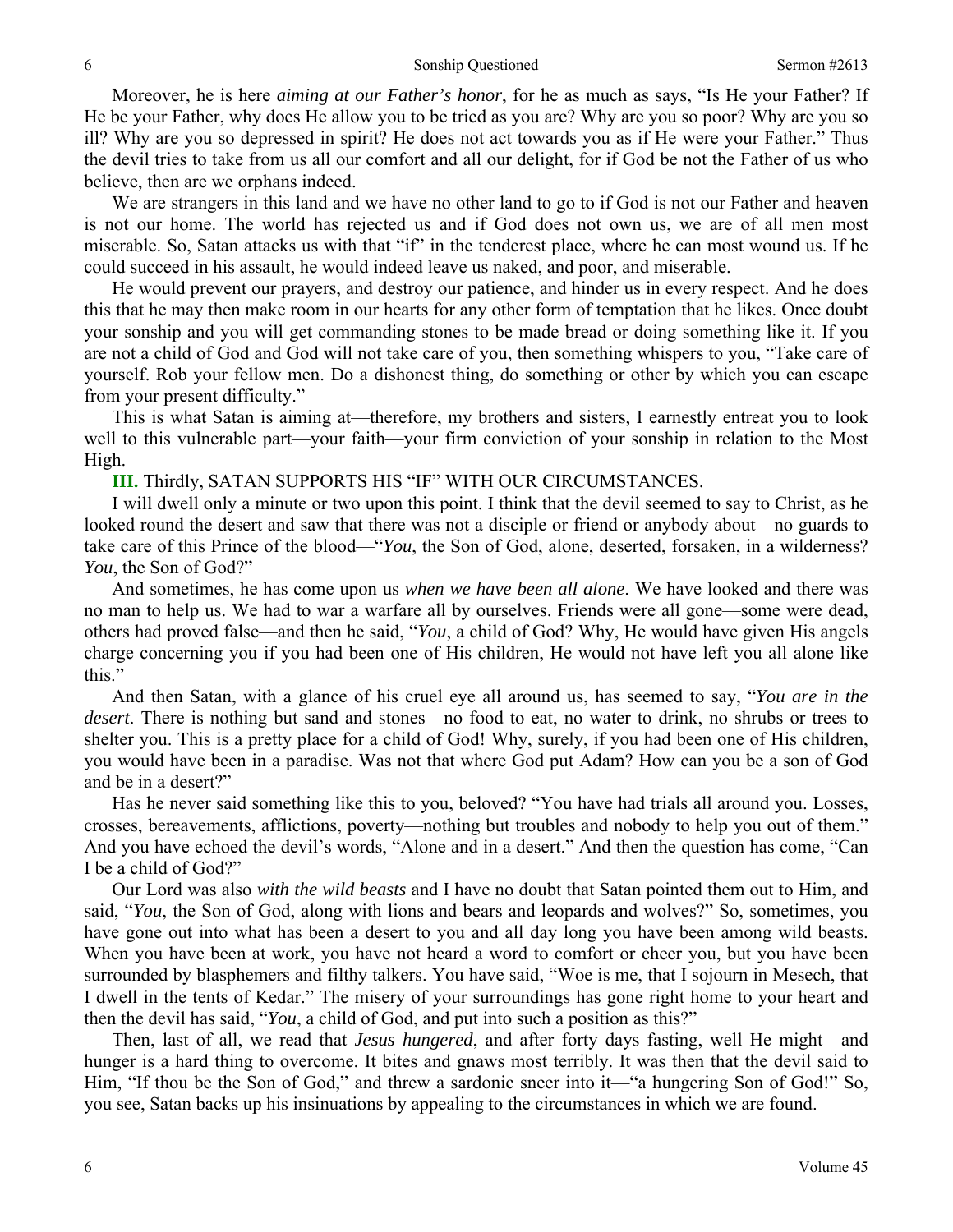And I will put it to you now, whether there is anybody here—even the very bravest of us—who could endure such temptation as this. Suppose you had to go out of that door, tonight, with ragged garments upon you, without a single penny in your pocket, without a solitary friend left, and no place where you could lay your head?

 Do you not think that it is very likely that you would begin to be afraid that, after all, you were not a child of God? Supposing that you had eaten nothing all this day, and for many days before, and you were faint and weary, and no man gave you anything—if the devil said to you then, "If you are a child of God," I am afraid that you would say, "Ah, Satan, now that it has come to this pass, I am afraid that I am not!"

 Or I will put it in another way. If there should knock at your door tonight a man without shoes on his feet, one who had nowhere to sleep, and was all in rags, and he told you that he had not broken his fast for days, would you believe that he was one of your brethren in Christ and that he was a child of God? Well, perhaps, *you* might, but I know a good many who would not and they would say, "No, no, no. You are an impostor and if you do not leave, I will call in a policeman."

 Do you see, then, what pith and force there is in the temptation when, finding the Savior without a place to lay His head, hungering, alone, with the wild beasts, and in a wilderness, the devil comes to Him and says, "Are you, indeed, the Son of God?" It was only the true Son of God who could answer him with confidence when in such a plight as that.

**IV.** To close my discourse, let me remind you that IF THE TEMPTER CAN BE OVERCOME, IT WILL BE EXCEEDINGLY HELPFUL TO US ALL THE REST OF OUR LIFE.

 For, first, note that, *if an "if" about our being a child of God comes from the devil, it is as good as a certificate.* "Oh!" say you, "how is that?" Why, the devil never puts an "if" to anything that is not true. Whenever he says "if" to a thing, we may be sure that it is true. If he comes along and finds a text of Scripture and says, "If it is true," that is the best homage which he can pay to it by trying to undermine it.

 I believe that your sonship is true when the devil tells you that it is not. If you were not a son of God, the devil would not be likely to utter any "if" about it. I hope I am not in any sense a servant of the devil and whenever I see anyone in my congregation who is puffed up with carnal conceit, and who thinks that he is a child of God, I say to myself, "I will try to preach, next Sunday, in such a way as to make him question whether he is or is not a Christian, for he ought most seriously to question it."

It is true, as Cowper says,—

#### *"He that never doubted of his state, He may perhaps—perhaps he may—too late."*

 It is no part of the devil's work to make the self-deceived and hypocrites question themselves—he rather lulls them into deeper slumber. But when he does suggest to any man the doubt, "If thou be a son of God," you may depend upon it that the man is a son of God, or else the devil would never think it worth his while to raise a question about it. So you may take Satan's insinuation for a certificate of your sonship.

 When you are once able to battle with his evil suggestion, you may say, "If I were Satan's own, he would not worry me. If I belonged to him, he would try to make me content in his service and these doubts and fears, these questions, this self-examination, these great searching of heart are all evidences that I have escaped from the talons of the old dragon, and that he worries me because he cannot devour me." How we get a confirmation of our sonship even from Satan himself.

 Then, dear friends, *if you once overcome that "if" thoroughly, it is very likely that it will not occur to you again for many a day*, for, as far as I know, our blessed Lord had not that "if" put to Him any more for years. The devil departed and angels came and ministered unto Him, and He spoke with a holy confidence and joy in His Father's love all the rest of His life.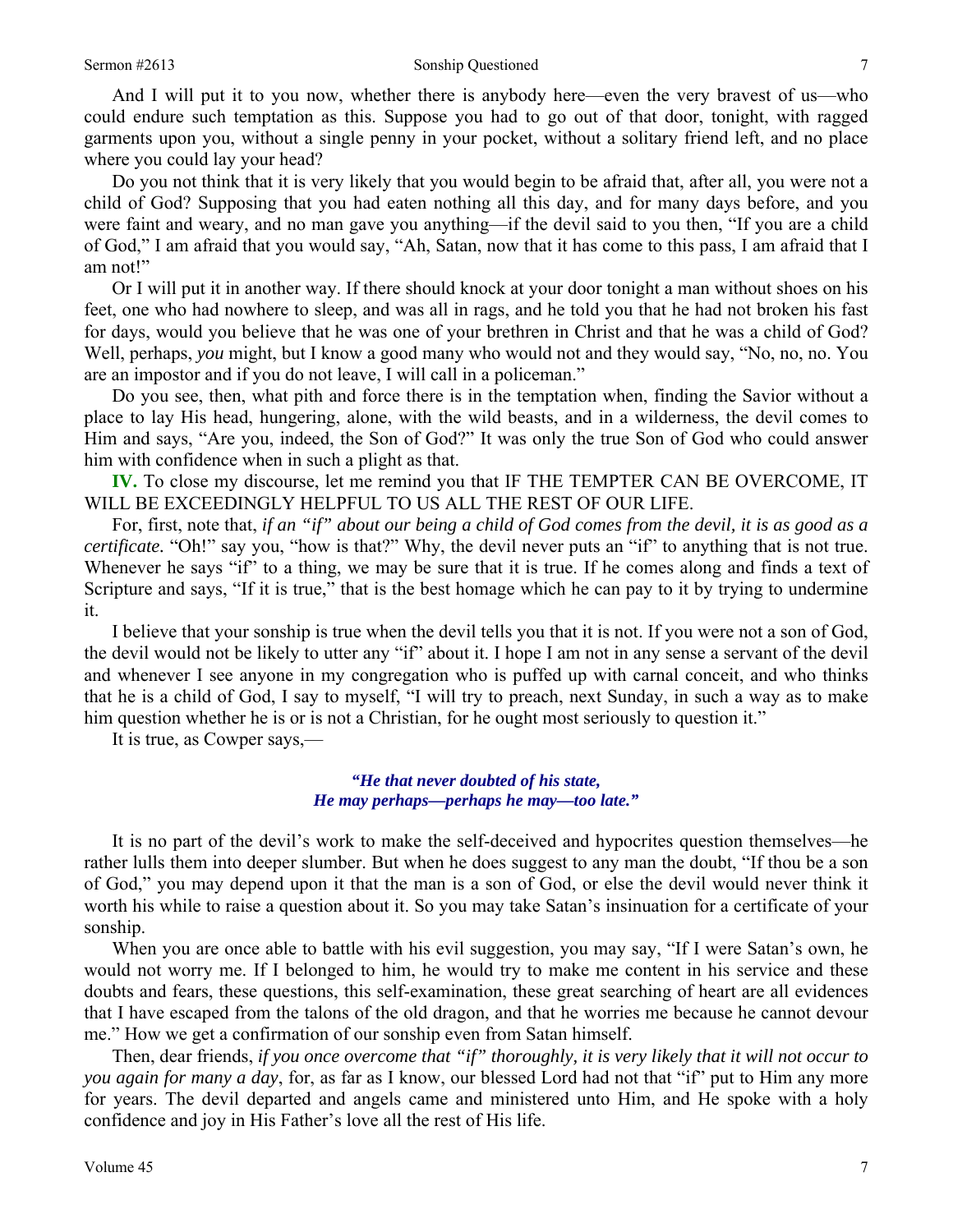At the last, when He was in a still worse plight, and His hands were nailed to the cross, and He was faint with thirst and near to death, then cruel men stood round Him and repeated the Satanic insinuation, "If thou be the Son of God." Oh, but our blessed Master must have inwardly smiled as He thought, "You cannot tempt Me with that 'if'—I have been tempted, long ago, by a far greater adversary than any of you, even by your master and lord, the arch-fiend himself. In the wilderness, he said to Me, 'If thou be the Son of God,' and I repulsed him and turned the edge of his sword upon himself. And now you have only tried to pierce me with a blunted weapon—you cannot wound Me as you cry, 'If thou be the Son of God."

 Do you not see, brethren, that a temptation overcome may be used, the next time, to overcome another one? You may lay up this conquered temptation, just as David laid up Goliath's sword, and one of these days, when you come the same way and need a sword, you will say, "There is none like it. Give it to me." And you will be glad to get the old sword into your hand again.

 So, temptations vanquished may be of service to us even on our dying bed. And as our Master triumphed on the cross over a temptation which He had defeated in the desert, so, when we come to die, we may have peace and joy because of those early trials in which we were enabled to overcome our great adversary by the blood of the Lamb.

 I have been all this while talking to God's children about the "if." Yet I fear that I am addressing some to whom the devil will not say "if," for he knows, and perhaps your own conscience knows, that you are not a child of God. O dear friends, do not deceive yourselves about this matter! If you are not His children, do not pretend that you are, but remember that if you are not the children of God, you are children of the evil one and heirs of wrath, even as others.

 Oh, may infinite mercy adopt you into the family of God! And the way that mercy works is by leading you to trust in Christ crucified. Then you shall be put among the children—adopted into the Lord's family—yea, born into it by a new birth through faith in Jesus Christ. The Lord grant it to every unconverted one here and grant it now, for Jesus' sake! Amen.

## **EXPOSITION BY C. H. SPURGEON**

#### *MATTHEW 3:13-17 AND 4:1-11*

 **Matthew 3:13-14.** *Then came Jesus from Galilee to Jordan unto John, to be baptized of him. But John forbade him, saying, I have need to be baptized of thee, and comest thou to me?* 

Who among us would not have felt as John did? Shall the servant baptize the Master and such a Master, even his Lord and Savior? But mark the condescension of our blessed Lord. He would do everything that He wished His people afterwards to do and therefore He would be baptized and set the example that He would have them all follow.

**15.** *And Jesus answering said unto him, Suffer it to be so now: for thus it becometh us to fulfil all righteousness. Then he suffered Him.* 

We are never to be so modest as to become disobedient to Christ's commands. We have known some who have allowed their humility to grow alone in the garden of their heart without the other sweet flowers that should have sprung up side by side with it—and thus their very humility has developed into a kind of pride. John was easily persuaded to do what his feelings at first seemed to forbid. "Then he suffered him."

**16-17.** *And Jesus, when he was baptized, went up straightway out of the water: and, lo, the heavens were opened unto him, and he saw the Spirit of God descending like a dove, and lighting upon him: and lo a voice from heaven, saying, This is my beloved Son, in whom I am well pleased.* 

It has also happened unto the servants of Christ, as well as to their Master, that in keeping the commandments of God there has been a sweet attestation borne by the Holy Spirit. I trust that we, too, according to our measure of sonship, have heard in our hearts the voice from heaven, saying, "This is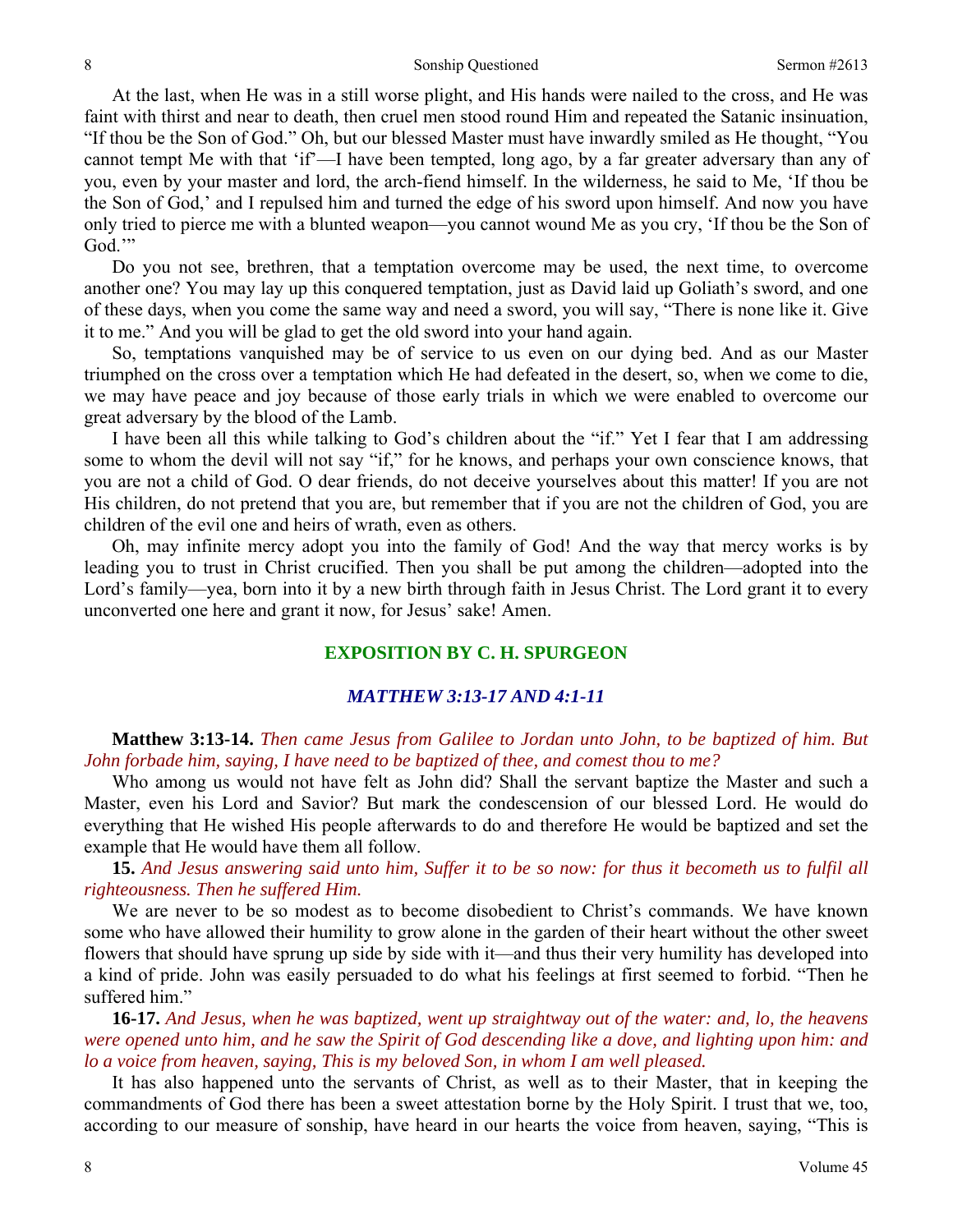My beloved son," and that we have experienced the descending of the dove-like Spirit, bringing us peace of mind and gentleness of nature.

#### **Matthew 4:1.** *Then was Jesus led up by the spirit into the wilderness to be tempted of the devil.*

What a change it seems from the descent of the Holy Spirit to being led up into the wilderness to be tempted of the devil! Dear friends, be especially on the watch after a great spiritual joy, for it is just then that you may have some terrible temptation. Perhaps the voice from heaven is to prepare you to do battle with the enemy.

 I have noticed that the Lord has two special seasons of blessing His people—sometimes, before a great trial, to prepare them for it, and at other times, after a great affliction, to remove the weakness which has been thereby occasioned. Think not that you can come up out of the waters of baptism and then live without watchfulness. Imagine not, because the Spirit has sealed you and borne witness with your spirit that you are the Lord's child, that therefore you are out of gunshot of the enemy.

 Oh, no! At that very time, he will be preparing his most subtle temptations for you, just as Jesus was led up by the Spirit into the wilderness to be tempted of the devil immediately after His baptism and His Father's testimony, "This is my beloved Son, in whom I am well pleased."

**2.** *And when he had fasted forty days and forty nights, he was afterward an hungred.* 

I suppose that He was not "an hungred" during His long fast and this renders it a fast altogether by itself. We are here told, "He was afterward an hungred."

### **3.** *And when the tempter came to him, he said, If thou be the Son of God, command that these stones be made bread.*

"You can do it if You are indeed the Son of God. You are hungry, therefore feed Yourself. Your Father has forgotten You, His providence has failed You. Be Your own providence—work a miracle for Yourself." How little the tempter, with all his knowledge, understood the true character of Christ! Our Lord never worked a miracle in order to supply His own needs.

**4.** *But he answered and said, It is written, Man shall not live by bread alone, but by every word that proceedeth out of the mouth of God.* 

He had been attacked as a man who was hungering, so He quoted a text which evidently belonged to man, "Man shall not live by bread alone." It was a wilderness text. It concerned the children of Israel in the desert, so it was suitable to the position of our Lord in that wilderness. He meant to let the tempter know that as God fed man by manna from the skies once, He could do it again. At any rate, this glorious Man, this true Son of God, was determined not to interfere with the ordinary working of providence, but He left Himself and His needs in His Father's hands.

**5-6.** *Then the devil taketh him up into the holy city, and setteth him on a pinnacle of the temple, and saith unto him, If thou be the Son of God, cast thyself down: for it is written, He shall give his angels charge concerning thee: and in their hands they shall bear thee up, lest at any time thou dash thy foot against a stone.* 

"It is written." Thus the devil tried to turn Christ's own sword against Himself—that two-edged sword of the Spirit which is the Word of God. And the devil can still quote Scripture to suit his own purpose. Yet it was a misquotation as to the letter of it, for he left out the essential words, "to keep thee in all thy ways." And it was a worse misquotation as to the spirit of it, for in the true meaning of the passage there is nothing to tempt us to presumption. There is a guarantee of safety when we are walking where we should walk, but not in leaping from a temple's pinnacle down into the abyss.

**7.** *Jesus said to him, It is written again, Thou shalt not tempt the Lord thy God.* 

Here was a plain, positive precept, which clearly forbade Christ to tempt God by such a presumptuous action as casting Himself down from the pinnacle of the temple. And we must always follow the precepts of Scripture whatever the tempter may say.

**8.** *Again, the devil taketh him up into an exceeding high mountain, and sheweth him all the kingdoms of the world, and the glory of them;*